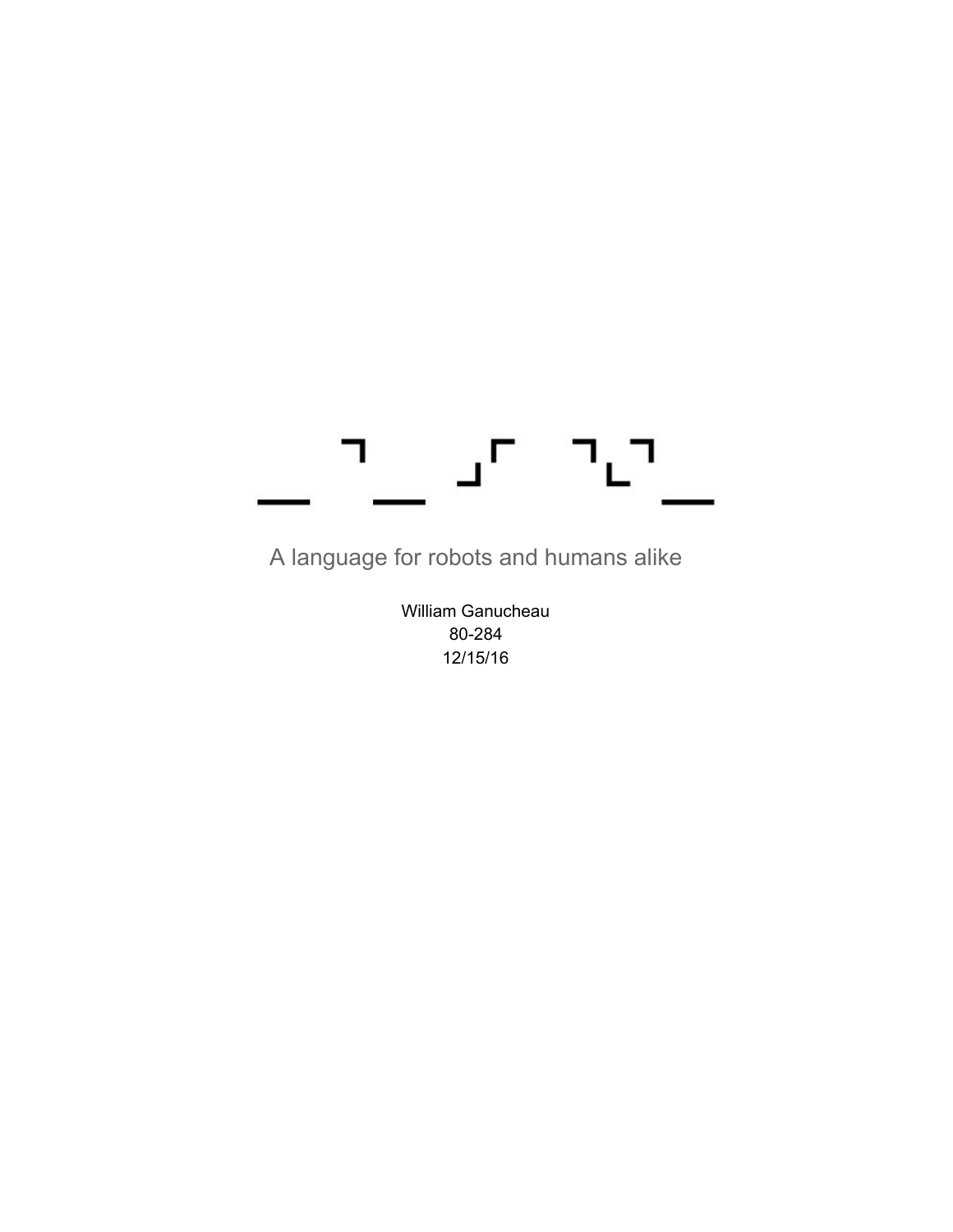# <span id="page-1-0"></span>Table of Contents

| <b>Table of Contents</b>                | $\mathbf{2}$            |
|-----------------------------------------|-------------------------|
| <b>Background</b>                       | 4                       |
| Phonology                               | 4                       |
| Inventories                             | $\overline{\mathbf{4}}$ |
| Syllable Structure                      | $\overline{\mathbf{4}}$ |
| Grammar                                 | 5                       |
| <b>Morphology</b>                       | $\overline{\mathbf{7}}$ |
| Adverbification                         | $\overline{7}$          |
| Nounification                           | $\overline{7}$          |
| Pluralization                           | 8                       |
| Verb Number                             | 8                       |
| Inability                               | 8                       |
| <b>Writing System</b>                   | 8                       |
| Lexicon                                 | 9                       |
| Pronouns                                | 9                       |
| <b>Common Nouns</b>                     | 9                       |
| Adjectives                              | 10                      |
| Adverbs                                 | 11                      |
| Prepositions                            | 11                      |
| Verbs                                   | 12                      |
| Conjunctions                            | 12                      |
| <b>Articles</b>                         | 13                      |
| <b>Numerals</b>                         | 13                      |
| <b>List Types</b>                       | 13                      |
| Misc                                    | 14                      |
| <b>Examples &amp; Transcriptions</b>    | 14                      |
| Simple sentences                        | 14                      |
| Isaac Asimov's "Three Laws of Robotics" | 15                      |
| They're Made of Meat                    | 16                      |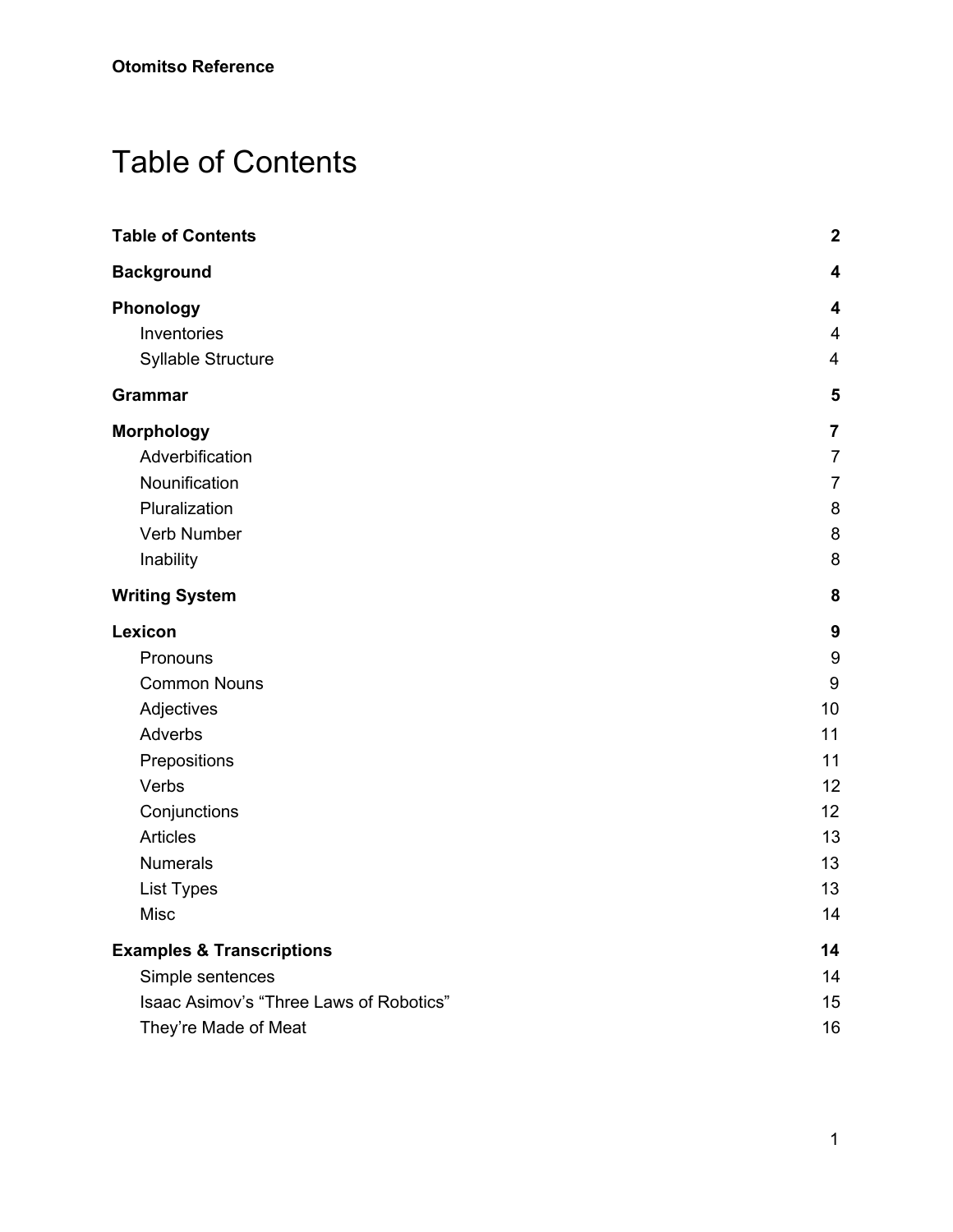# <span id="page-2-0"></span>**Background**

Otomitso is a language designed for a (possibly not so futuristic) society in which humans and robots live in some semblance of harmony. There were three primary design goals for the development of this language:

- All sounds must be distinctly human (as a caveat, I'm not building an auxlang, nor am I fighting an inherent English bias)
- The grammar should be easily parseable by humans and computers
- The writing system should be simplistic, easy to read, and easy for a robot less dextrous than a human to write

### <span id="page-2-1"></span>Phonology

*Motivation & Context:* When choosing sounds, my goal was to make all sounds as distinct as possible to make it easier for computers (and humans!) to determine what was said. For example, I excluded /bl/ from the complex onsets because it sounds very similar to /pl/. Likewise, /k/ and /g/ sound similar, so I put them in free variance.

#### <span id="page-2-2"></span>**Inventories**

|                   | u  |                  | Labial           | Labiodental | <b>Alveolar</b> | <b>Velar</b> |
|-------------------|----|------------------|------------------|-------------|-----------------|--------------|
| e                 | 0  | <b>Nasal</b>     | m                |             | n               |              |
| a                 |    | <b>Stop</b>      | $\mathsf b$<br>D |             | d               | g            |
| <b>Dipthongs:</b> | ai | <b>Fricative</b> |                  |             | s               |              |
|                   |    | <b>Lateral</b>   |                  |             |                 |              |

#### <span id="page-2-3"></span>Syllable Structure

Otomitso uses a  $(C)(C)(C)(C)$  syllable structure. If there is only one consonant in the coda and/or onset then it can be any consonant.

| Complex Onsets   /fl/ /sl/                                  |  | $/$ ol/ | /kl/       |
|-------------------------------------------------------------|--|---------|------------|
| <b>Complex Codas</b> $ $ /st/ $/$ /nd/ /*s/ (where * is any |  |         | consonant) |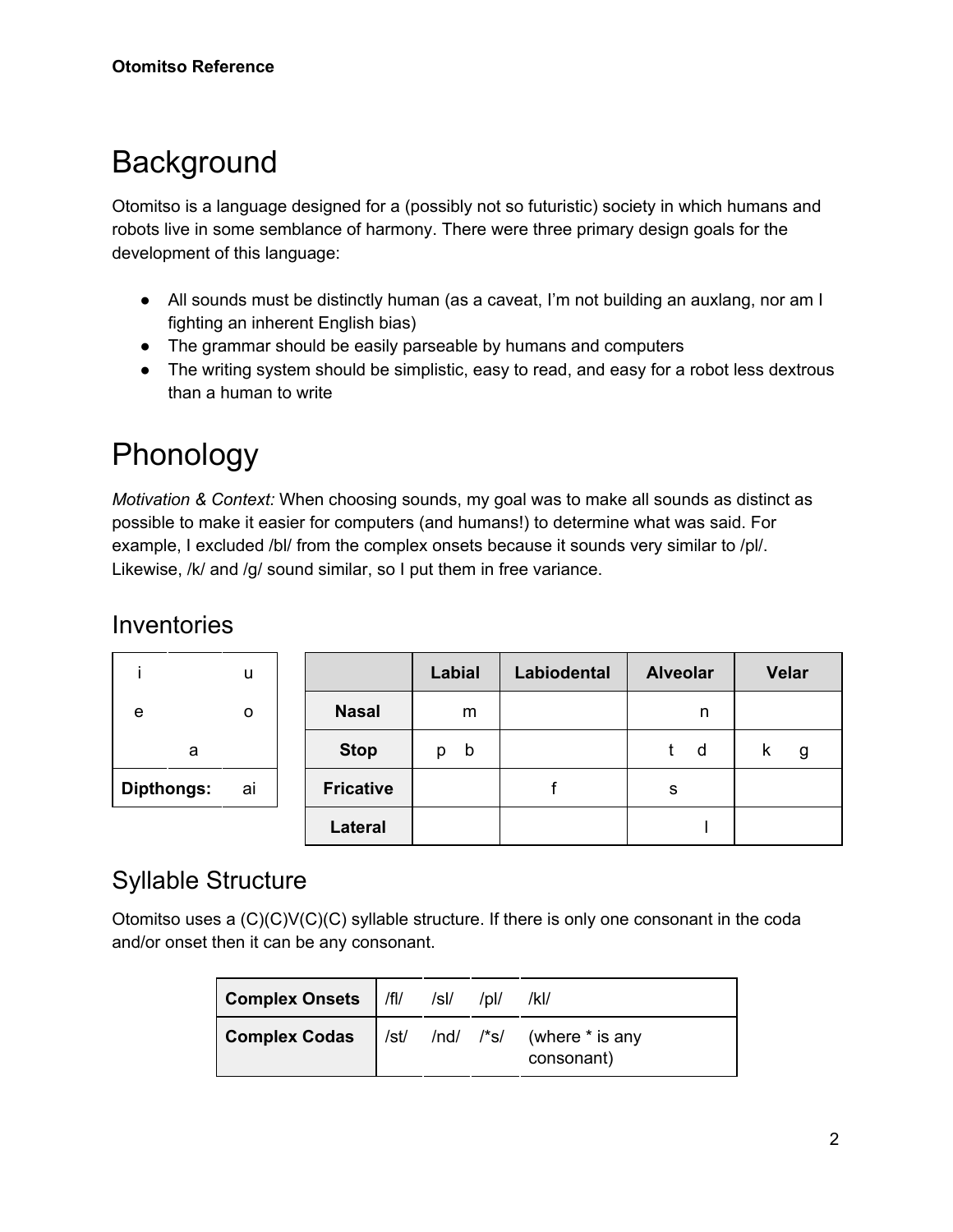#### **Otomitso Reference**

<span id="page-3-0"></span>The stress rule for the language is simple: Always stress the first syllable.

### Grammar

*Motivation & Context:* Otomitso's grammar is a very simple context-free grammar. Specifically, the grammar is *equivalent* to a grammar in Greibach normal form. I say equivalent because I make one exception in notation: I write some rules as  $A \rightarrow A1$  A2 A3 rather than  $A \rightarrow a$ A2 A3 which isn't strictly allowed in Greibach Normal form. However, by simply expanding A1 into each of its rules (possibly recursively) I could write the grammar such that it would be in Greibach normal form it would just result in a much larger grammar. The advantage of having the grammar in this strict form is that it means a parser (e.g. a robot) can parse a sentence from left-to-right only looking at one word at a time. In other words, as a speaker speaks a sentence, the computer can parse it in "real time".

| <b>Sentence</b>     | S'           |                 | $\rightarrow$ lilo S'                       | True/false questions            |
|---------------------|--------------|-----------------|---------------------------------------------|---------------------------------|
|                     | $S^{\prime}$ | $\rightarrow$ S |                                             |                                 |
|                     | $\rm S$      |                 | $\rightarrow$ <conj> S S</conj>             | Compound sentences              |
|                     | $\rm S$      |                 | $\rightarrow$ 1VP NP                        | V <sub>S</sub>                  |
|                     | $\rm S$      |                 | $\rightarrow$ 2VP NP NP                     | VSDO                            |
|                     | S            |                 | $\rightarrow$ NP                            | As a question response, usually |
|                     | $\rm S$      |                 | $\rightarrow$ VP                            | As a question response, usually |
|                     |              |                 |                                             |                                 |
| <b>Verb Phrases</b> |              |                 | $1VP \rightarrow \text{ost } 1VP$           | Negation of a verb              |
|                     |              |                 | $1VP \rightarrow \langle one-verb\rangle$   |                                 |
|                     |              |                 | $1VP \rightarrow \langle adverb\rangle 1VP$ |                                 |
|                     |              |                 | 1VP $\rightarrow$ <prep> NP 1VP</prep>      |                                 |
|                     | 1VP          |                 | $\rightarrow$ 1VL                           |                                 |
|                     | 2VP          |                 | $\rightarrow$ ost 2VP                       | Negation of a verb              |
|                     | 2VP          |                 | $\rightarrow$ <two-verb></two-verb>         |                                 |
|                     | 2VP —        |                 | $\rightarrow$ <adverb> 2VP</adverb>         |                                 |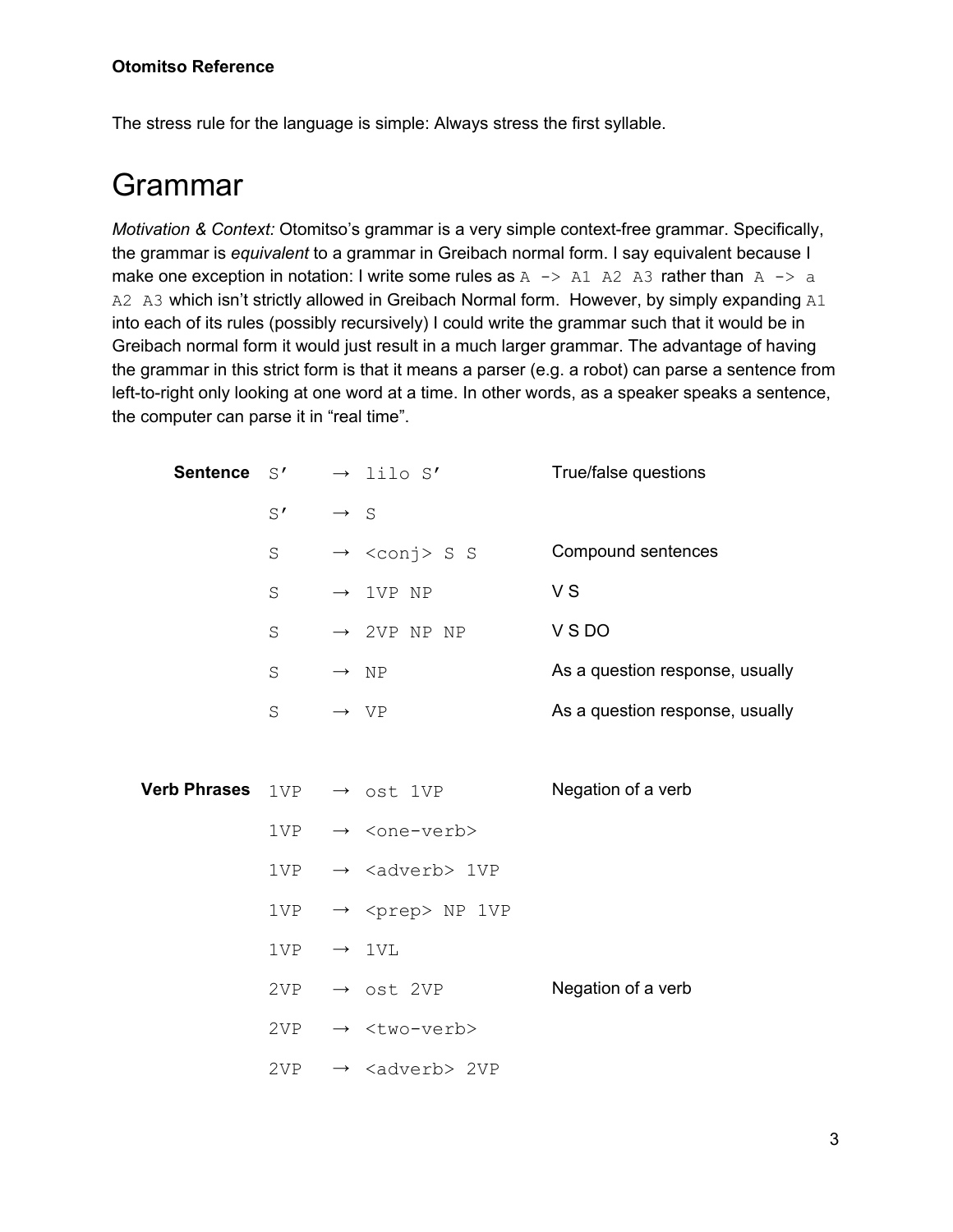#### **Otomitso Reference**

| 2VP | $\rightarrow$ <prep> NP 2VP</prep> |  |
|-----|------------------------------------|--|
| 2VP | $\rightarrow$ 2VI.                 |  |

| Noun Phrases $NP \rightarrow plai^1 S$ |                           |                                                                        | Nested clauses/sentences                                                                      |
|----------------------------------------|---------------------------|------------------------------------------------------------------------|-----------------------------------------------------------------------------------------------|
|                                        | NP                        | $\rightarrow$ <noun></noun>                                            |                                                                                               |
|                                        | NP                        | $\rightarrow$ <article> NP</article>                                   |                                                                                               |
|                                        | NP                        | $\rightarrow$ <prep> NP NP</prep>                                      |                                                                                               |
|                                        | NP                        | $\rightarrow$ ut <sup>2</sup> NP NP <b>Possession</b>                  |                                                                                               |
|                                        | $NP \rightarrow NL$       |                                                                        |                                                                                               |
|                                        | $NP \rightarrow VP$       |                                                                        |                                                                                               |
|                                        |                           |                                                                        |                                                                                               |
|                                        | Lists $LE \rightarrow ul$ |                                                                        | End of a list                                                                                 |
|                                        |                           | $1VL \rightarrow \langle 1 \text{ist} \rangle^3$ 1VLI LE List of verbs |                                                                                               |
|                                        |                           | 1VLI $\rightarrow$ la 1VP 1VLI                                         |                                                                                               |
|                                        |                           | 1VLI $\rightarrow$ la 1VP                                              |                                                                                               |
|                                        |                           |                                                                        | $2VL \rightarrow \langle \text{list} \rangle 2VLI LE$ List of verbs that are the "same"       |
|                                        |                           | $2VLI \rightarrow la 2VP 1VLI$                                         |                                                                                               |
|                                        |                           | $2VLI \rightarrow la 2VP$                                              |                                                                                               |
|                                        |                           |                                                                        | $NL \rightarrow \langle \text{list} \rangle \text{ NLI LE}$ List of nouns that are the "same" |
|                                        |                           | NLI $\rightarrow$ la NP NLI                                            |                                                                                               |
|                                        | NLI                       | $\rightarrow$ la NP                                                    |                                                                                               |
|                                        |                           |                                                                        |                                                                                               |

<sup>&</sup>lt;sup>1</sup> Admittedly, plai is sort of my "magic" word. It's often used, somewhat awkwardly, to accomplish the task of an infinitive in English. So in English where you'd say "I want to eat" you'd say "I want that I am eating" in otomitso."

 $^2$  ut  $\,$  A  $\,$  B is the same as A'  $\,$  B in English  $^3$  See "List Types" in the Vocabulary section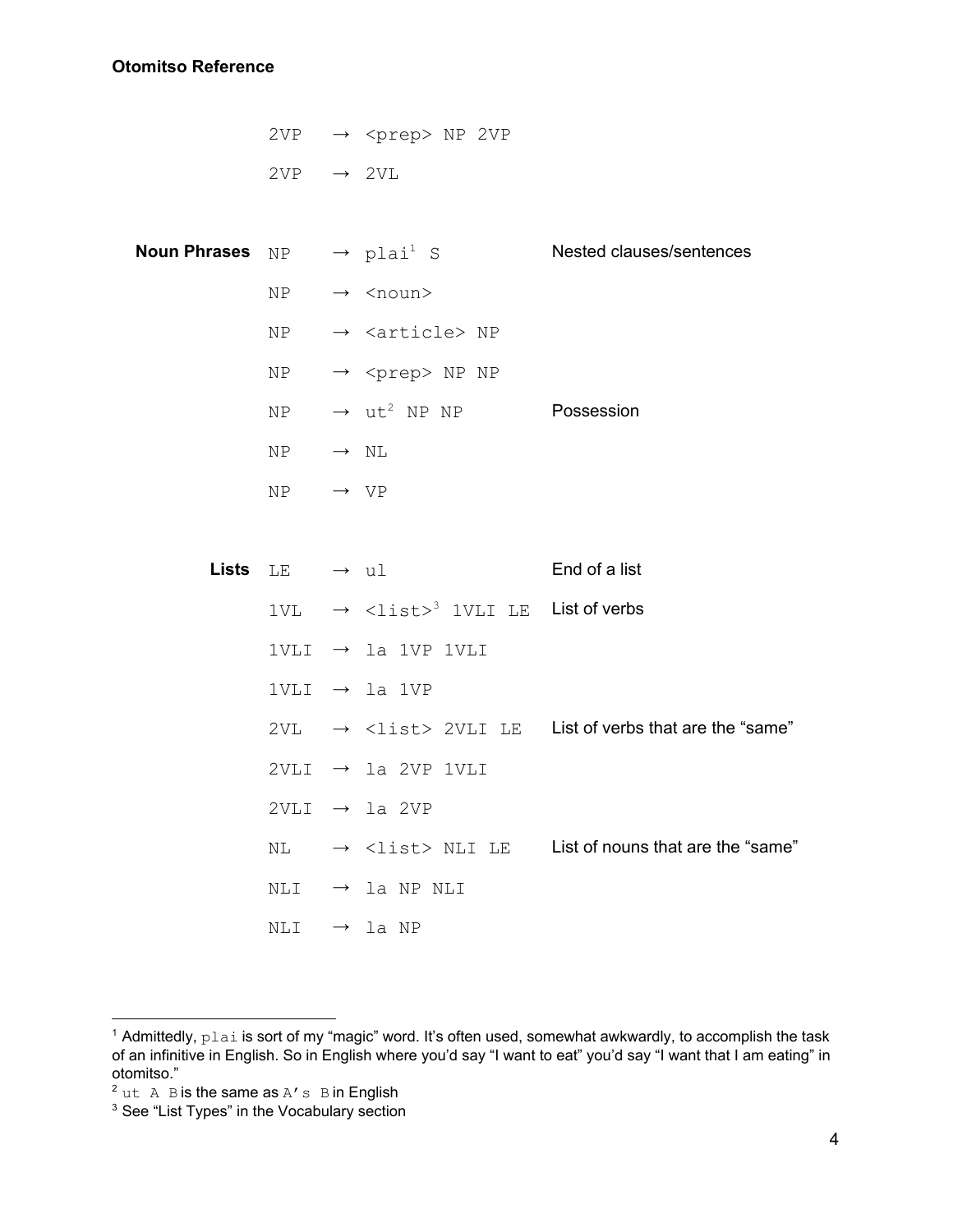# <span id="page-5-0"></span>Morphology

#### <span id="page-5-1"></span>**Adverbification**

Both nouns and adjectives can be transformed into adverbs by prepending /a/ if the word begins with a consonant and /an/ if it begins with a vowel. The literal translation of this is more clear with adjectives than it is for verbs.

**Examples** 

- kolen (happy) becomes akolen (happily)
- oto (robot) becomes anoto (robotically, in a robot like way)

#### <span id="page-5-2"></span>**Nounification**

Verbs can be transformed into nouns in the following ways:

- Append /i/ or /si/ to a verb that ends in a consonant or vowel, respectively, to turn it into a word meaning "a biological entity that does that verb"
- Append /o/ or /so/ to a verb that ends in a consonant or vowel, respectively, to turn it into a word meaning "a robot that does that verb"

Examples

- telse (compute/think) becomes telseso (robot computer)
- bust (work) becomes busti (human worker)

Adjectives can be changed into nouns by appending /and/ or /nd/ to a verb that ends in a consonant or vowel, respectively, to turn it into the "metric" used to measure a particular verb.

Examples

- nelok (hunappy) becomes nelokand (unhappiness)
- lusfuno (different) becomes lusfunond (differences)

#### <span id="page-5-3"></span>Pluralization

<span id="page-5-4"></span>Append /est/ to a noun to make it plural, regardless of how it ends.

Examples

● mimitso (child) becomes mimitsoest (children)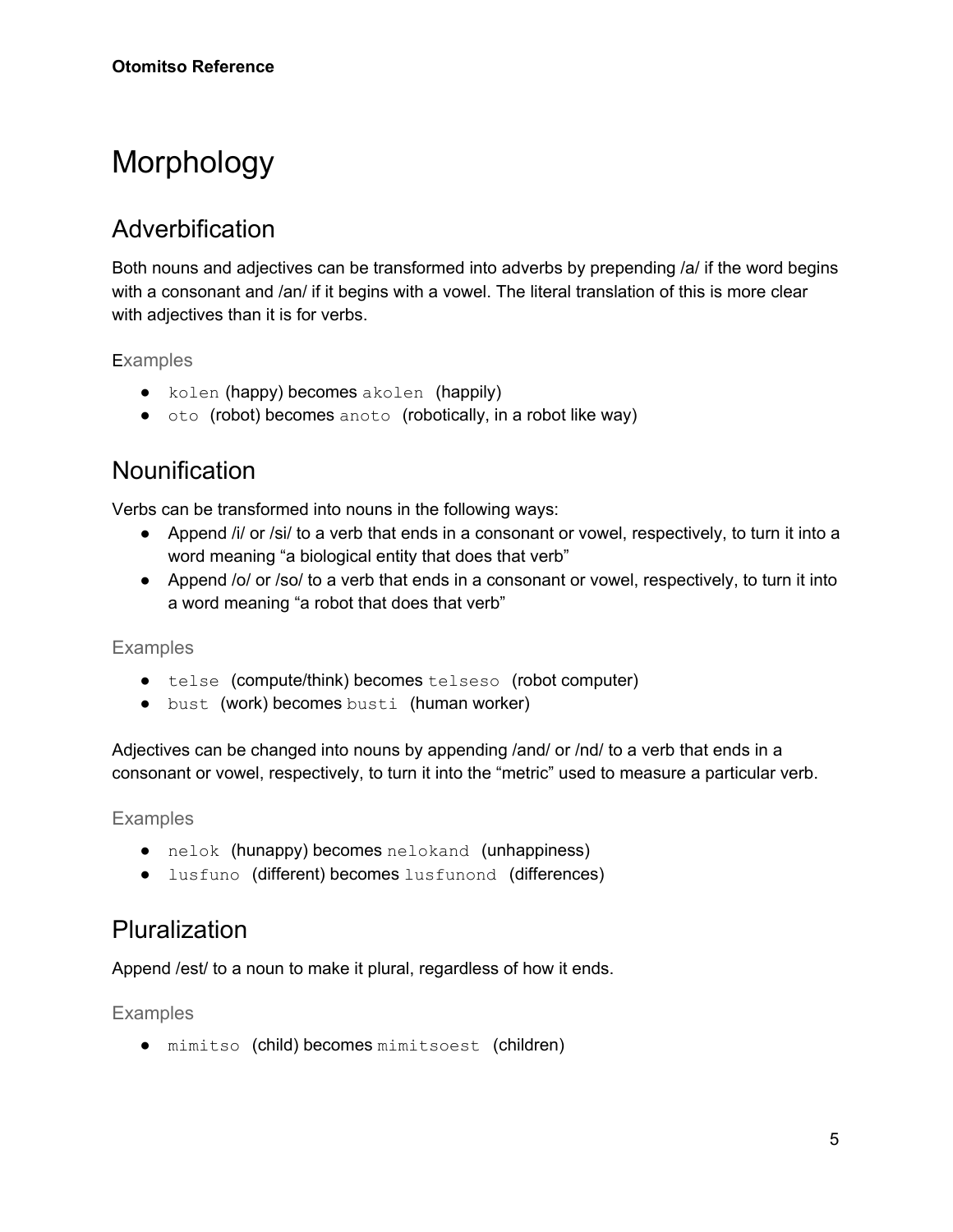#### <span id="page-6-0"></span>Verb Number

Verbs implicitly have a certain number of arguments they expect. Verbs can either expect both a subject and an object, or just a subject. Any verb that expects a subject and an object can be modified to accept just a subject, but not every verb that accepts a subject can be modified to accept an object. By default, a verb accepts only a subject. These are the versions given in the vocabulary later in this document. If a verb can be modified to accept an object, append /a/ or /ta/ if the verb ends with a consonant or vowel, respectively.

Examples

 $\bullet$  klafa (to eat, generic) becomes klafata (to eat, something specific)

### <span id="page-6-1"></span>Inability

To modify a verb to become an adjective meaning "to be able to perform that verb on/to something" prepend /ako/. To mean the opposite (inability) prepend /aki/.

#### <span id="page-6-2"></span>Examples

● telse (to think/compute) becomes akitelse (uncomputable/unthinkable)

# <span id="page-6-3"></span>Writing System

*Motivation & Context:* As mentioned in the beginning, the writing system for Otomitso needed to be simple for a computer to read (with computer vision for example) and also easy to write with manipulators less dextrous than human hands. A simple grid satisfied both of these constraints and also lead to a natural internal representation for the computers (8-cell binary grids become 8-bit bytes)

The graphemes in the Otomitso alphabet are based on a grid:

|   | 5              |
|---|----------------|
|   | $\overline{2}$ |
| 3 | 4              |
|   | 6              |

The numbers in each cell identify the corresponding bit in the byte that the computer would use to represent each grapheme internally when translating a written sentence to some logical representation. There are 32 distinct graphemes, 16 letters and 16 numerals: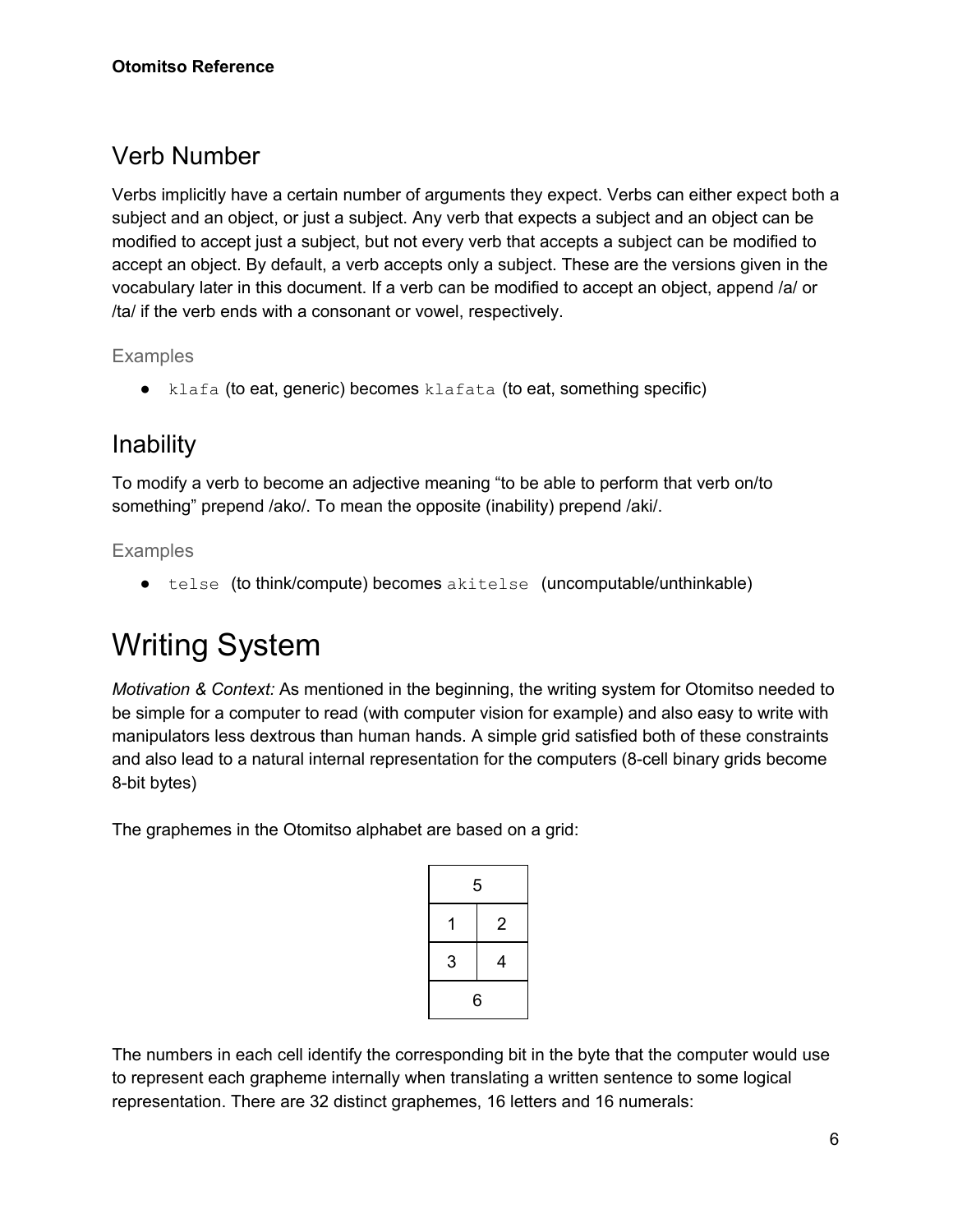

<span id="page-7-0"></span>Text is written from left-to-right starting at the top and moving down.

### Lexicon

#### <span id="page-7-1"></span>**Pronouns**

| I    | I, human              |
|------|-----------------------|
| O    | I, robot              |
| ti   | you, human            |
| to   | you, robot            |
| fi   | he/him/she/her, human |
| fo   | he/him/she/her, robot |
| est  | we, human             |
| test | you all/yinz/y'all    |
| fest | them/they             |

#### <span id="page-7-2"></span>Common Nouns

| oto     | robot |
|---------|-------|
| mitso   | human |
| mimitso | child |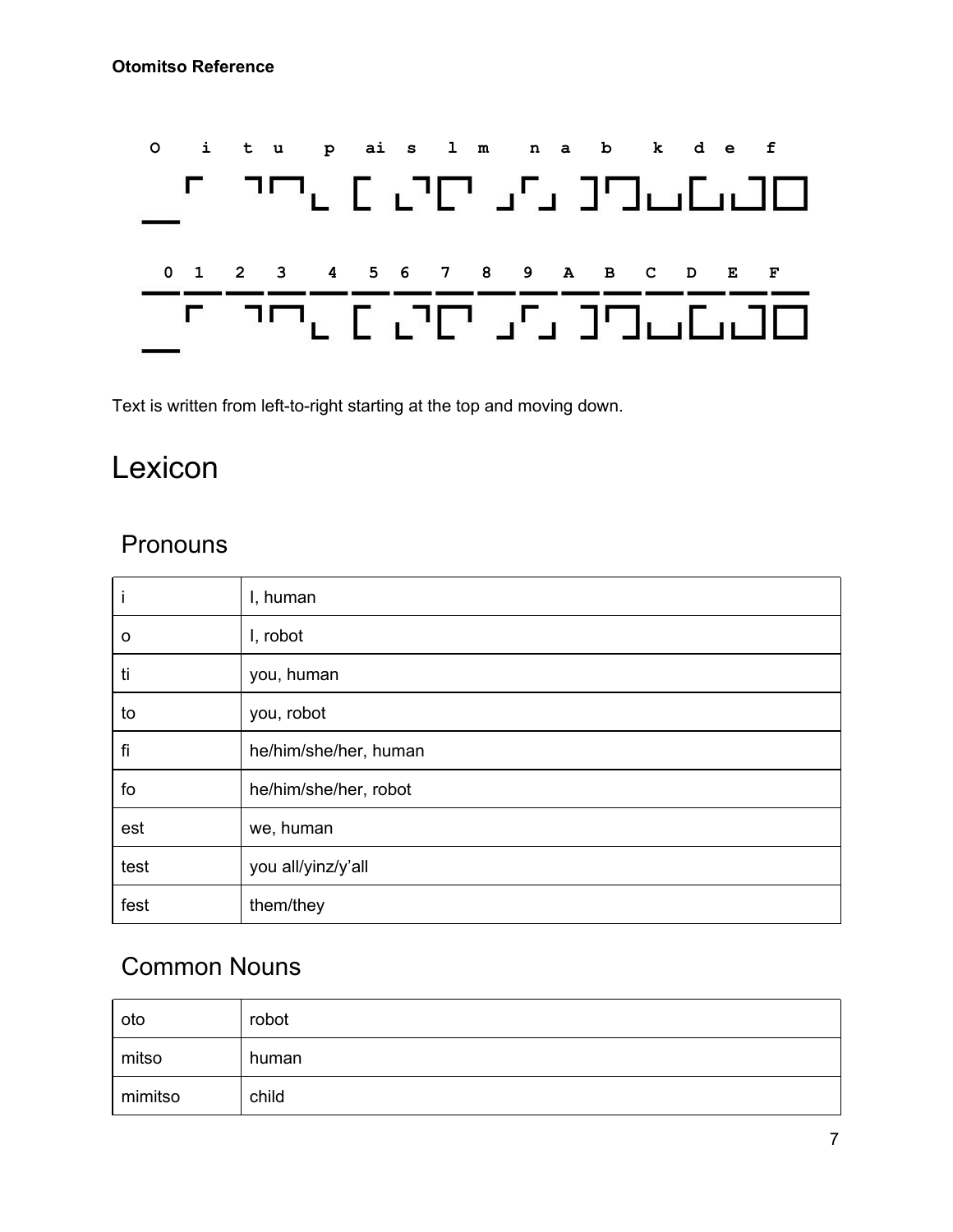| liba   | sibling                |
|--------|------------------------|
| tiba   | partner/spouse         |
| itso   | animal                 |
| mataba | head/brain             |
| dibe   | eye/vision sensor      |
| lote   | ear/audio sensor       |
| fise   | arm/leg/manipulator    |
| kip    | hand/foot/end-effector |
| memso  | file                   |
| klabo  | robot food             |
| klabi  | human food             |
| amabi  | meat/flesh of a bio    |
| tamfat | planet                 |
| dols   | part/region/area       |
| amep   | ship/vehicle           |
| migoi  | radio                  |
| slai   | signal                 |
| tos    | light                  |
| fatos  | star                   |
| plas   | water                  |
| slip   | idleness/inaction      |
| koda   | command/order          |
| bitsi  | law                    |
| askani | protection             |
| abast  | existence              |
| poka   | thought/idea           |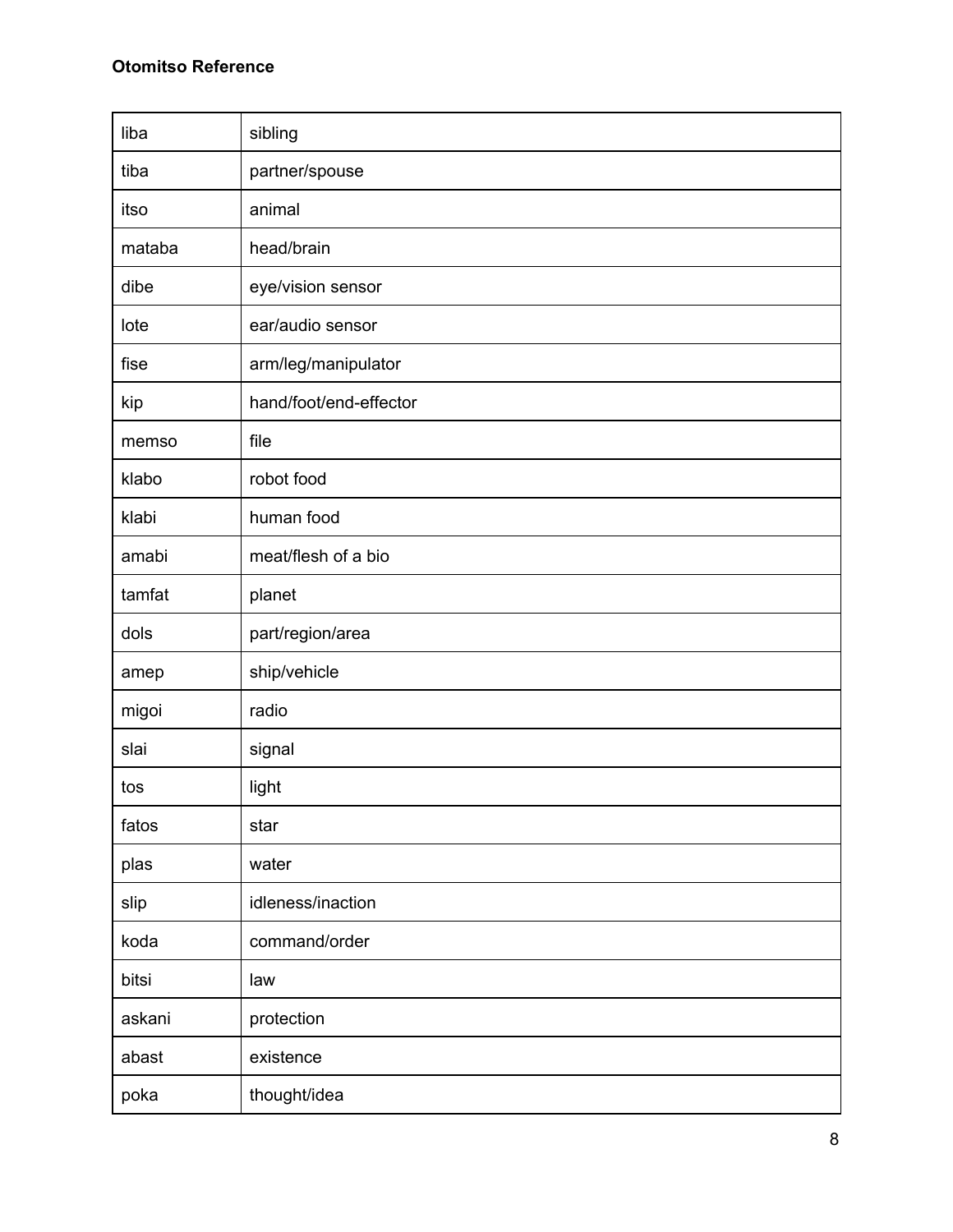| $\mu$ race (as in "the human race")<br>asu |  |
|--------------------------------------------|--|
|--------------------------------------------|--|

# <span id="page-9-0"></span>Adjectives

| ile        | female                         |
|------------|--------------------------------|
| ilu        | male                           |
| fatsa      | of the sky                     |
| mata       | of the ground                  |
| plasa      | of the water                   |
| tamba      | of the underground             |
| kolen      | happy                          |
| nelok      | unhappy                        |
| lusfuno    | different                      |
| sokna      | stealth/spy/quiet              |
| pata       | quick                          |
| ulita      | tall                           |
| siti       | pleasing                       |
| ikati      | injured                        |
| kalumbo    | ridiculous/silly               |
| <b>OSO</b> | only/sole                      |
| otsomi     | sentient/conscious/intelligent |

### <span id="page-9-1"></span>Adverbs

| labo   | before/past                      |
|--------|----------------------------------|
| laba   | presently                        |
| labi   | after/future                     |
| puffam | completely/to the fullest extent |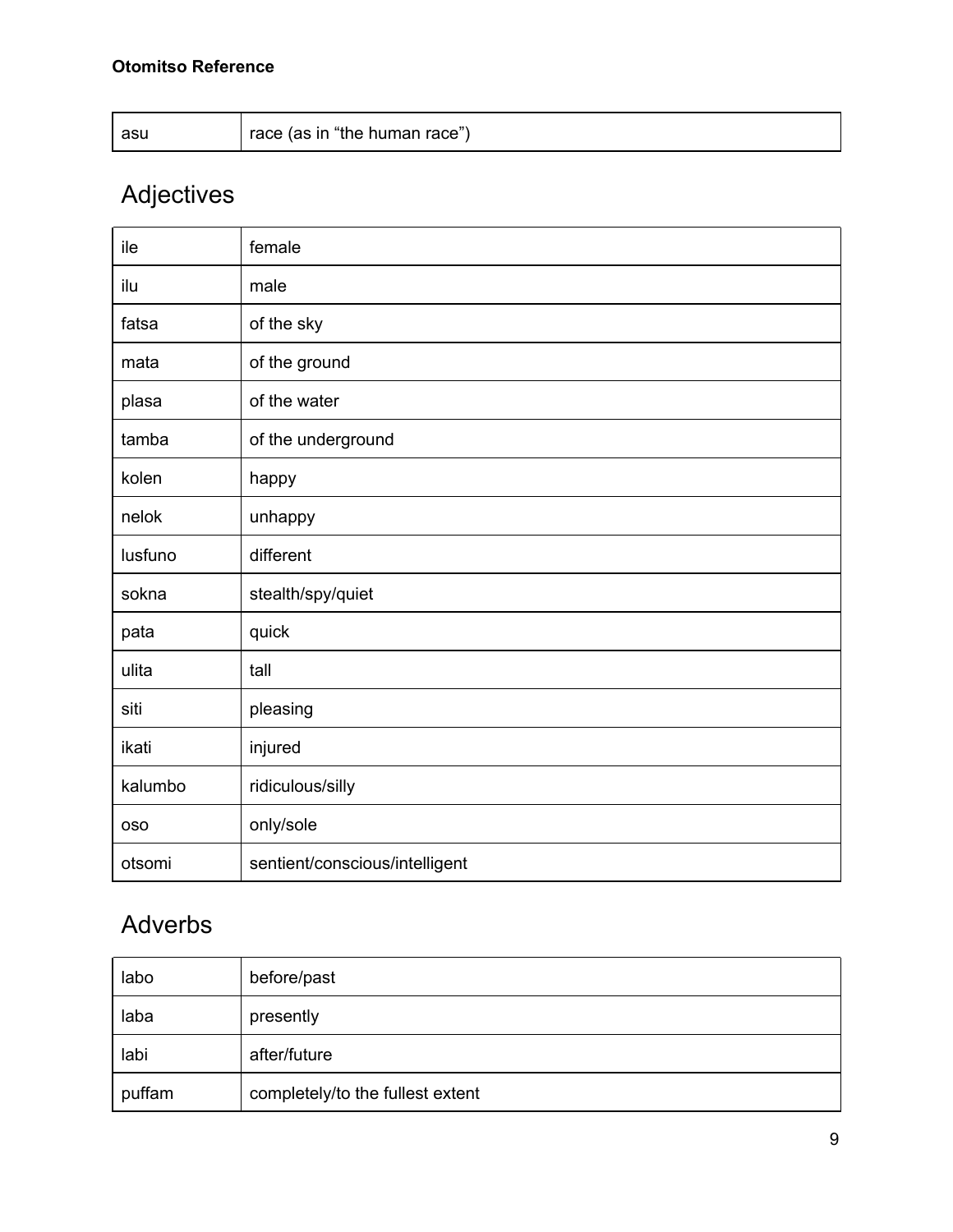### <span id="page-10-0"></span>Prepositions

| gub | from                            |
|-----|---------------------------------|
| nok | of                              |
| omu | onto                            |
| mu  | to                              |
| dai | By-way-of (like via in English) |
| imu | in/inside/within                |

### <span id="page-10-1"></span>Verbs

| aba     | to be/to exist            |
|---------|---------------------------|
| aiko    | output/tell/say           |
| okai    | input/hear/listen         |
| aikokai | communicate/talk/converse |
| telse   | think/compute             |
| klafa   | eat                       |
| klaba   | drink                     |
| bust    | work                      |
| kuko    | make                      |
| kukam   | to be made of/composed of |
| tosed   | pick up                   |
| edpan   | bring/take with           |
| mokmeb  | probe/investigate         |
| okuki   | to be certain             |
| pep     | use                       |
| kati    | injure                    |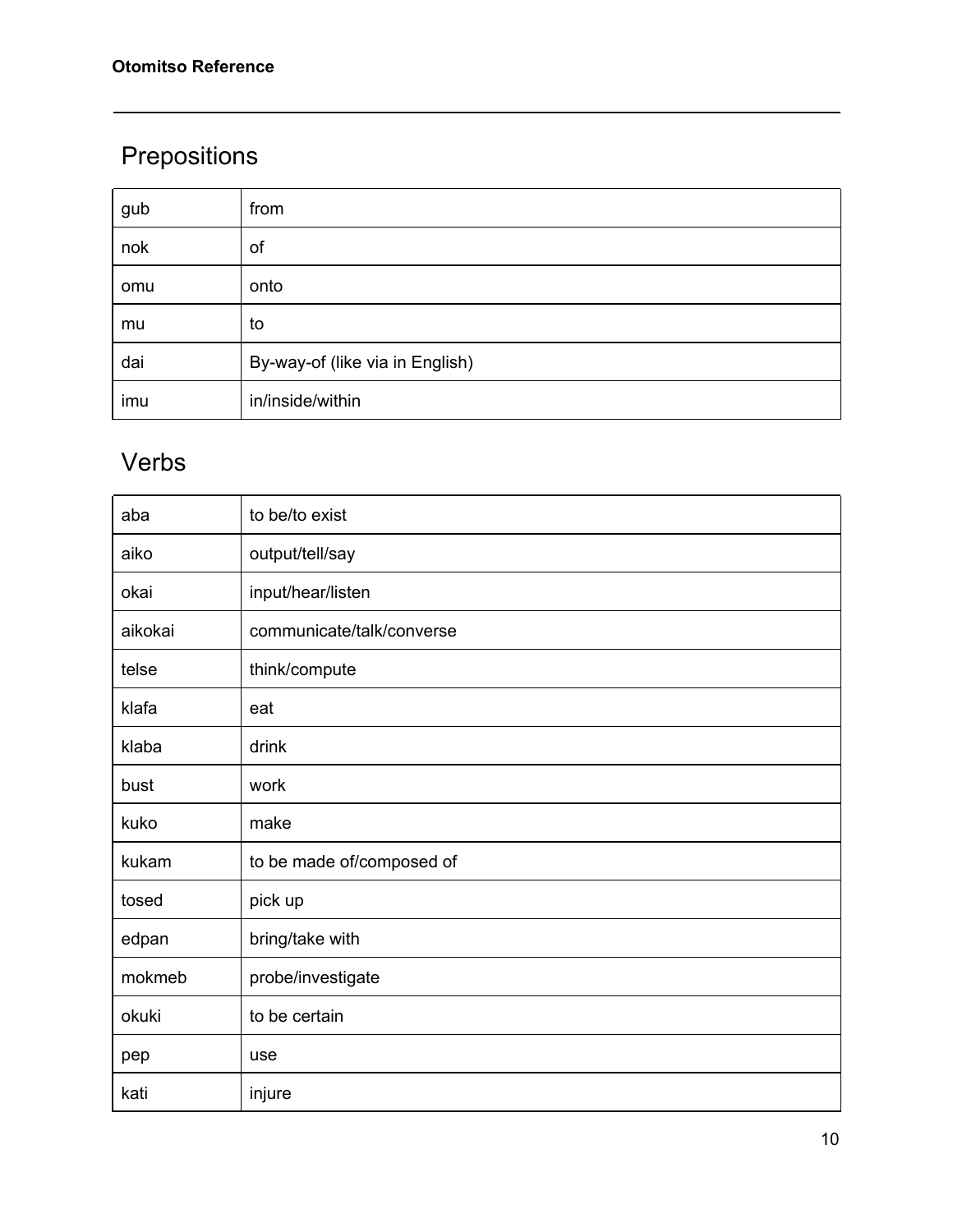#### **Otomitso Reference**

| oluna | allow       |
|-------|-------------|
| ekse  | follow/obey |
| lolo  | contradict  |
| skan  | protect     |
| mali  | want        |
| fliti | try         |
| kiri  | ask         |
| puta  | believe     |

### <span id="page-11-0"></span>**Conjunctions**

| in   | and    |
|------|--------|
| on   | but    |
| untu | unless |

#### <span id="page-11-1"></span>Articles<sup>4</sup>

| geest | some/many/several |
|-------|-------------------|
|-------|-------------------|

#### <span id="page-11-2"></span>**Numerals**

| 0              | lo  |
|----------------|-----|
|                | li  |
| $\overline{2}$ | ta  |
| 3              | tu  |
| 4              | fe  |
| 5              | kai |

<sup>4</sup> Articles are used *very* sparingly in Otomitso. Typically, the meaning is implied pretty clearly. If not, you should used adjectives or something to clarify what specifically you're talking about.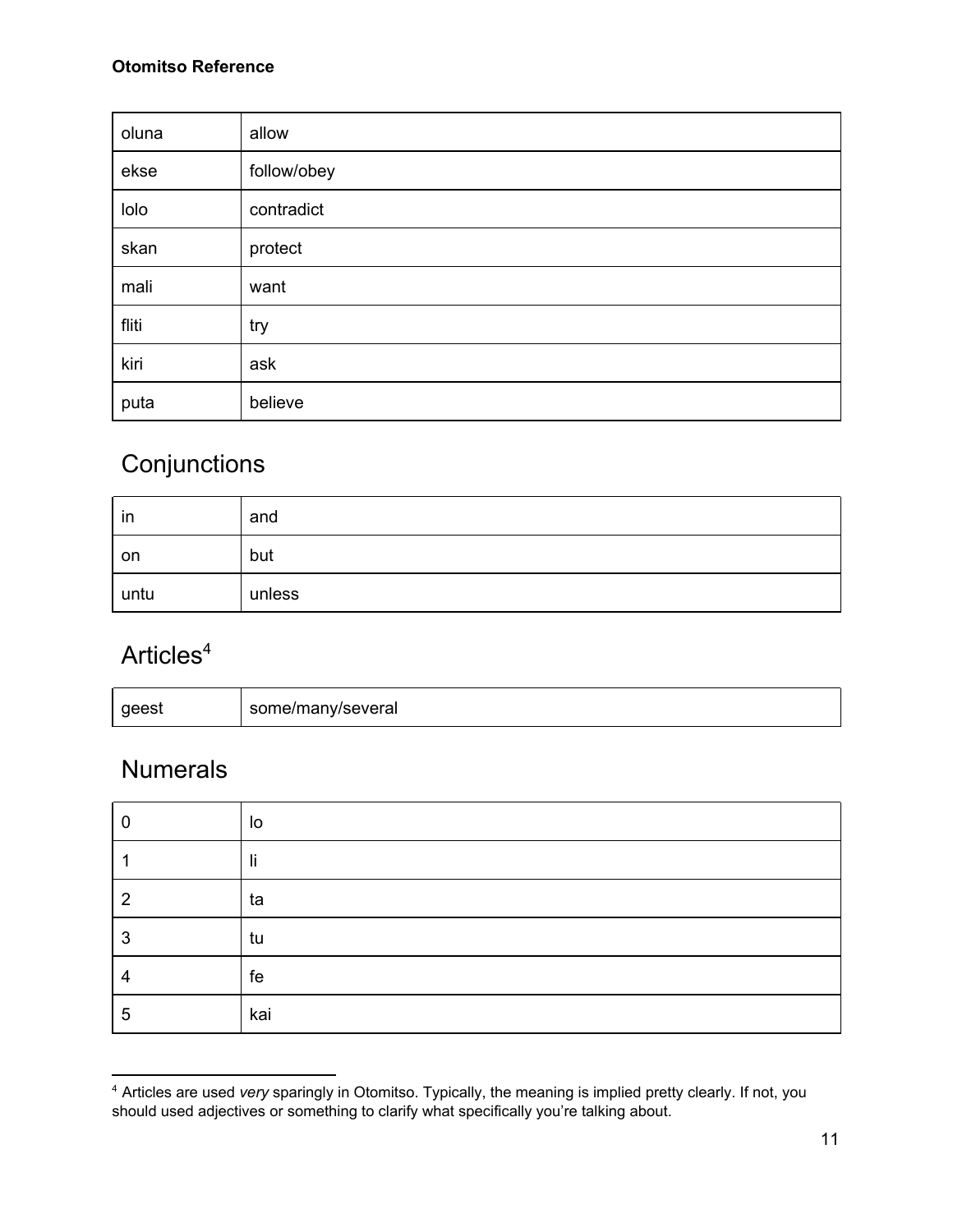| $\,6\,$                   | sa |
|---------------------------|----|
| $\overline{7}$            | se |
| $\bf 8$                   | ku |
| $\boldsymbol{9}$          | me |
| $\boldsymbol{\mathsf{A}}$ | ma |
| $\sf B$                   | bu |
| $\mathsf C$               | ka |
| D                         | da |
| E                         | et |
| F                         | fu |

### <span id="page-12-0"></span>List Types

| le  | List of things that are the same                                                     |
|-----|--------------------------------------------------------------------------------------|
| olu | List of different things, at least one of which is relevant (in English: a, b, or c) |
| alu | List of different things, all of which are relevant (in English: a, b, and c)        |

### <span id="page-12-1"></span>Misc

| ut  | Possession                                                                                            |
|-----|-------------------------------------------------------------------------------------------------------|
| usu | Can be used once anywhere in a sentence to indicate a request for a value<br>(as in Who? What? When?) |
| ost | Negation, can be used in front of a verb to say that something didn't occur                           |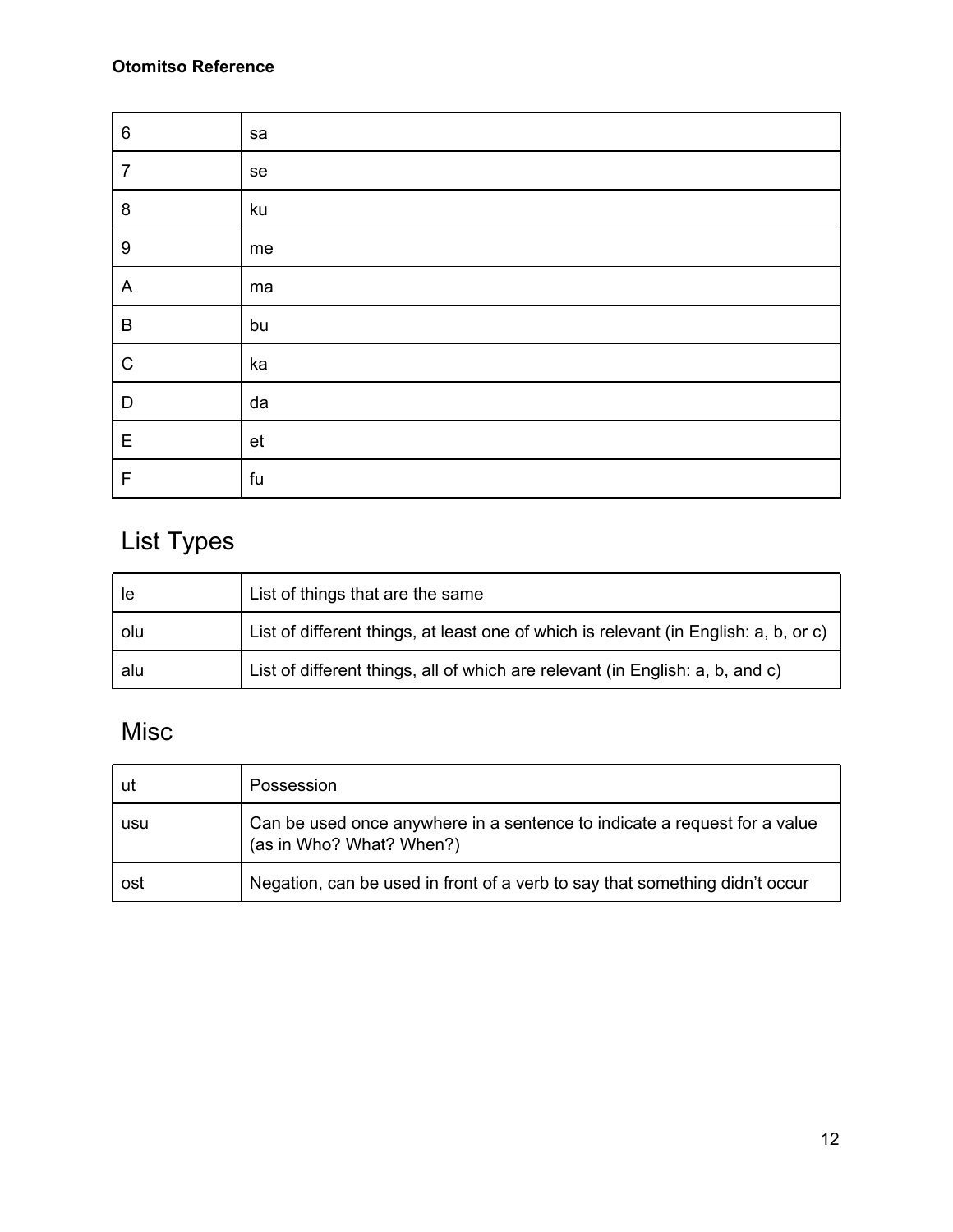### <span id="page-13-0"></span>Examples & Transcriptions

In this section we'll look at some sample sentences/passages of increasing complexity, to illustrate some of the language features in practice.

#### Simple sentences



**apata labo klafata ulita ilu mitso ut fi klabi** Quickly in the past eat-SO tall male human belonging to him food *The tall man quickly ate his food*

יים ינינםנים. בינים מי בינים תיכום עם יוחון יעיות. תם יותן יעיות, יחסת ניונסניסט 나무 다구

**In labo klafata ilu mitso ut fi klabi** And in the past eat-SO male human belonging to him food **labo klabata ilu mitso ut fi plas** In the past drink-SO male human belonging to him water *The man ate his food and drank his water*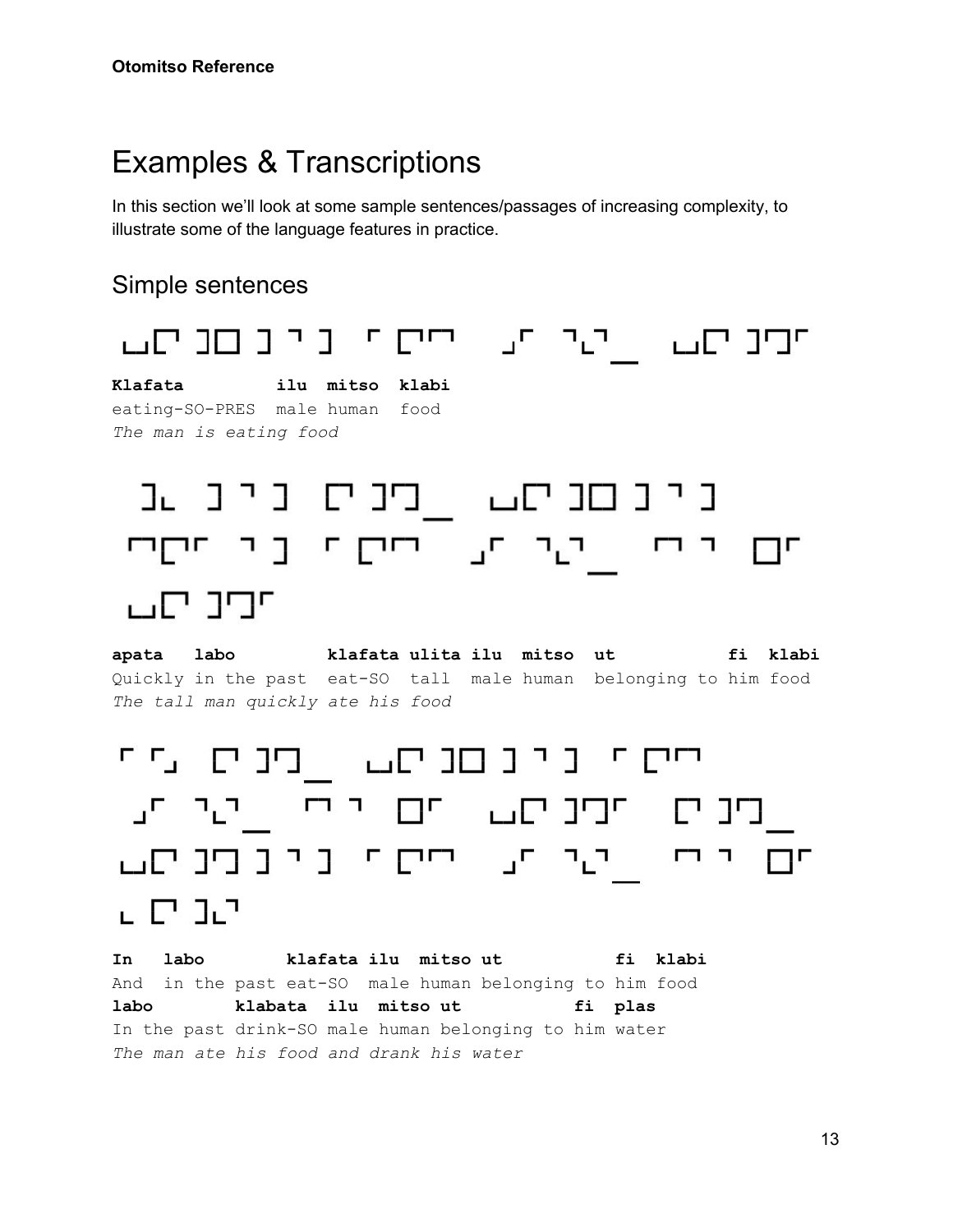# ייני יע יחים יו בינושביו ובינוים חי חים בוכים מבים ש ירנ יום

**Labo telse ilu mitso plai labo aba siti klabi** In the past think male human CLAUSE in the past to be pleasing food *The man thought the food tasted good*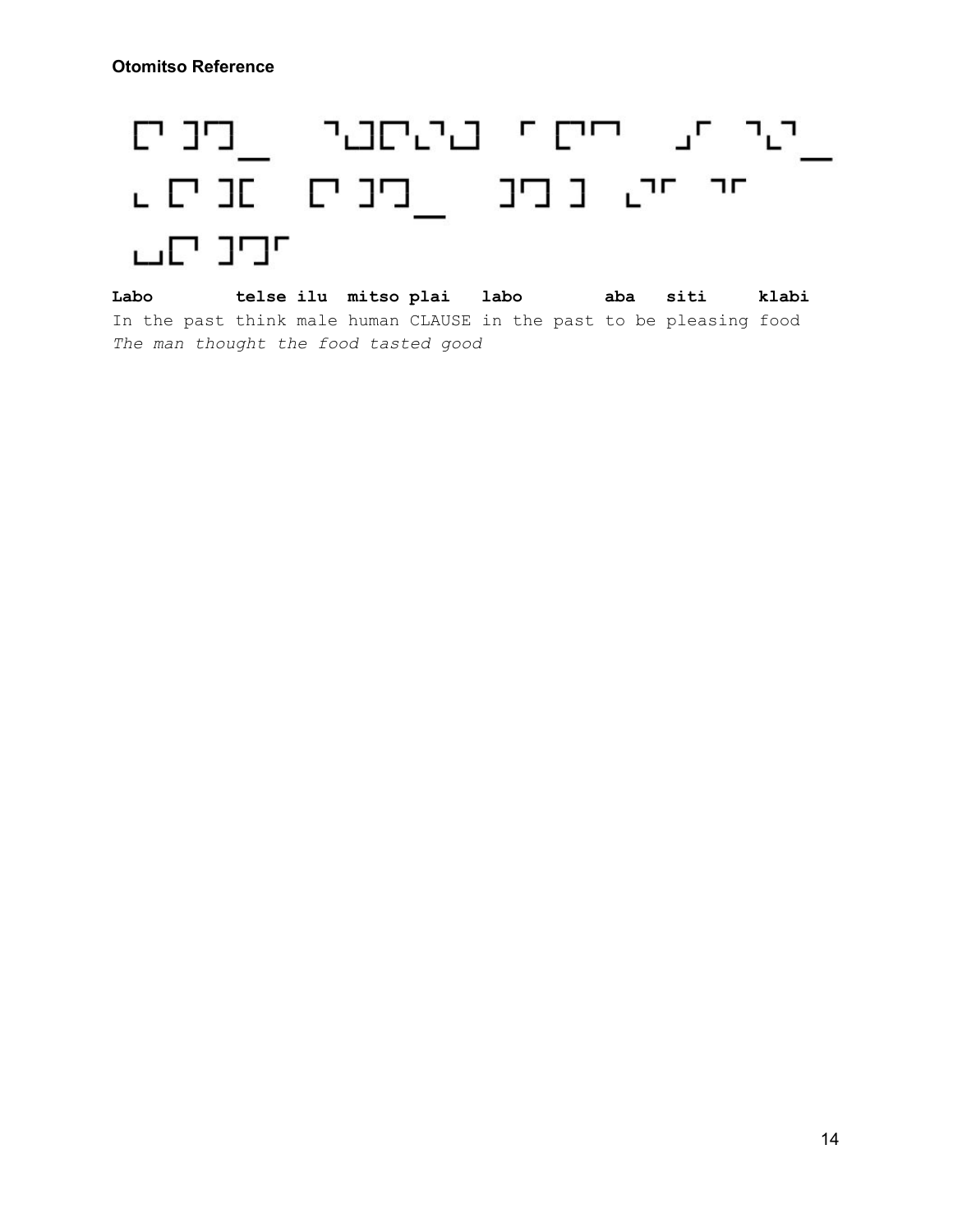#### <span id="page-15-0"></span>Isaac Asimov's "Three Laws of Robotics"<sup>5</sup>

- 1. A robot may not injure a human being or, through inaction, allow a human being to come to harm.
- 2. A robot must obey orders given it by human beings except where such orders would conflict with the First Law.
- 3. A robot must protect its own existence as long as such protection does not conflict with the First or Second Law.

מת גים חיים <sub>ב</sub>תיים ייטב<sub>בו"ם</sub> כיכמכ"ק יינ<u>ם י</u>ני תו יהב<u>ו יו כי חיבת בי זיבם</u><br>יונים <sub>–</sub> בינינית <sub>–</sub> פייני נבר ביט יתר תו תרובשת בקבובים שים ש mп יים יוטביי<sub>ם</sub> ניטטעט פיטיי <sup>ד</sup> un hawaan lu waadhin le wel ha חיו חם השומש באופט ש יינטם ידי יינט<sub>יי</sub>י נענטי פיישי <sup>ה</sup> חים בים חיים\_ חנים ביגב בין יום חיים בים רקים היער הביו ביר הייער הביו

- **1. Abata otoest nulo lu la plai katita** To-be-SO robots forbidden list-different list-item CLAUSE  **latita otoest mitsoest la plai dai slip**  Injure-SO robots humans list-item CLAUSE by-way-of idleness  **olunata otoest plai labi abata ikati mitso ul** allow-SO robots CLAUSE future to-be-SO injured humans list-end **2. Untu ekseta otoest ut mitsoest kodaest** Unless obey-SO robots belonging to humans commands  **lolota kodaest li bitsi**  contradict-SO orders first law
- **3. Untu skana otoest ut fest abast** Unless protect-SO robots belonging to the m existence  **lolota askani olu la li bitsi**  contradict-SO protection list-or list-ite m first law

<sup>&</sup>lt;sup>5</sup> These laws were the focus of much debate during the Robot Rights Movement of 3035.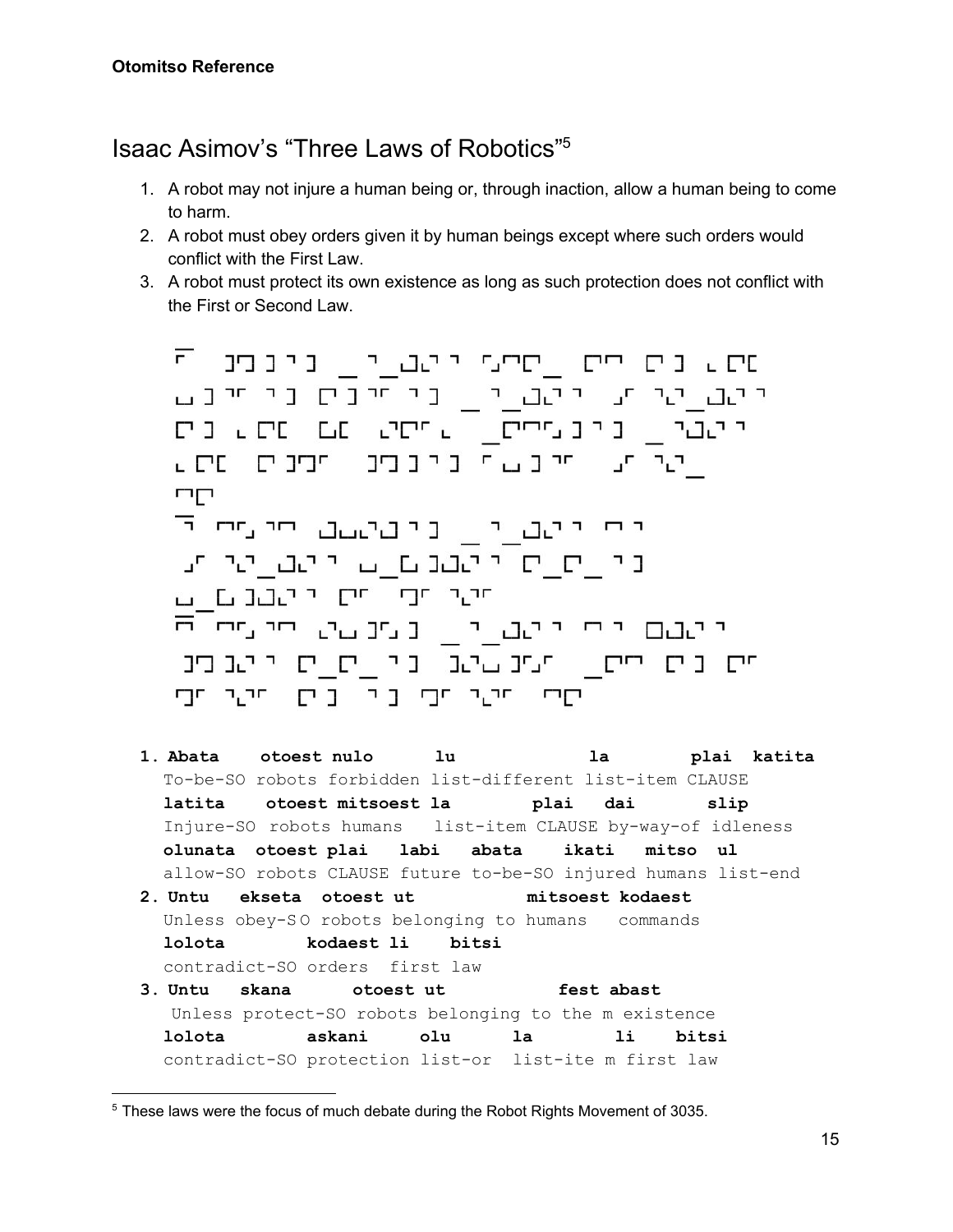**la ta bitsi ul**

list-item Second law list-end

#### <span id="page-16-0"></span>They're Made of Meat by Terry Bisson

- A: "Meat. They're made out of meat."
- B: "Meat?"
- A: "There's no doubt about it. We picked up several from different parts of the planet, took them aboard our recon vessels, and probed them all the way through. They're completely meat."
- B: That's impossible. What about the radio signals? The messages to the stars.
- A: They use the radio waves to talk, but the signals don't come from them. The signals come from machines.
- B: So who made the machines? That's who we want to contact.
- A: They made the machines. That's what I'm trying to tell you. Meat made the machines.
- B: That's ridiculous. How can meat make a machine? You're asking me to believe in sentient meat.
- A: I'm not asking you, I'm telling you. These creatures are the only sentient race in that sector and they're made out of meat.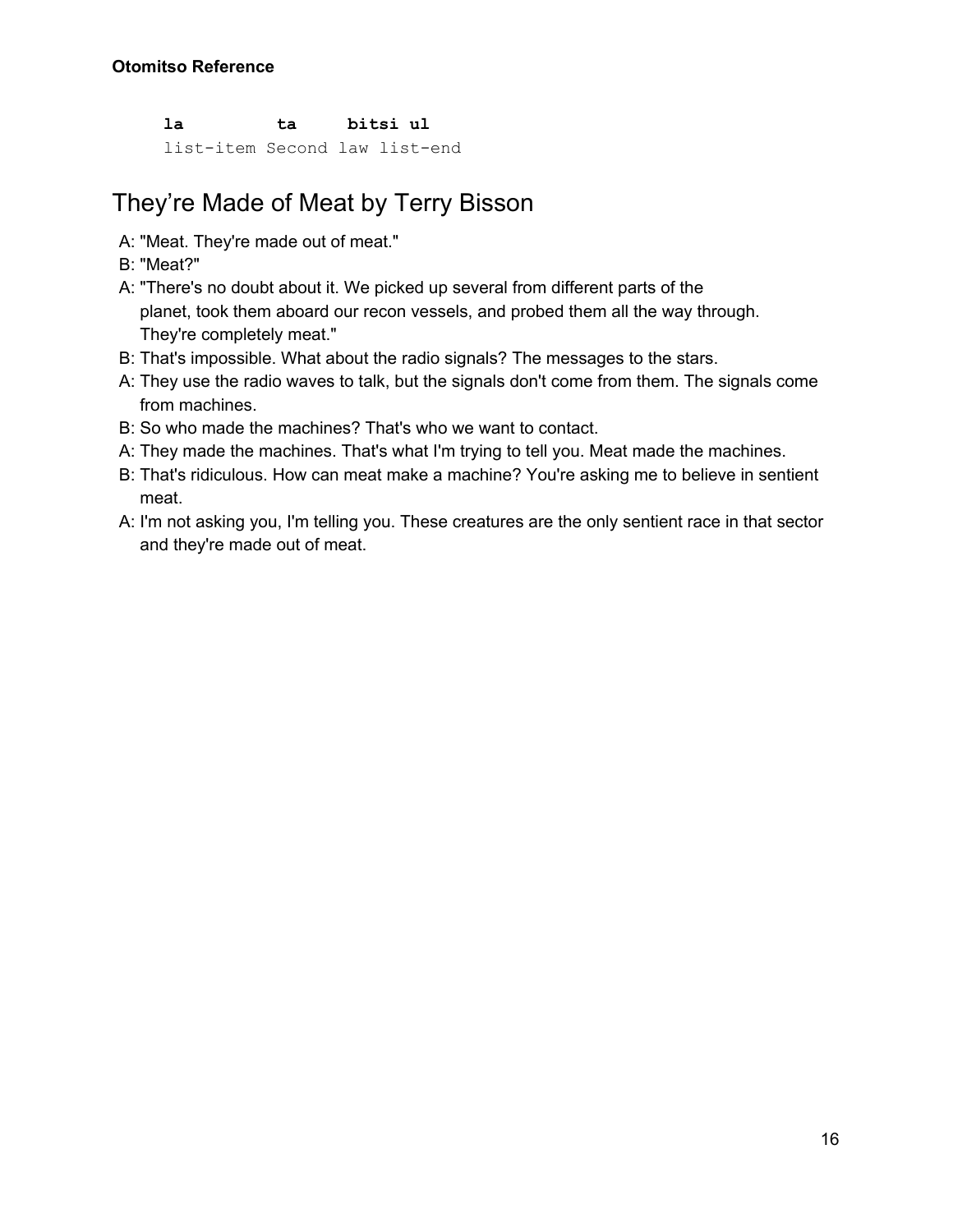תקנענו יהבם נענעקע תקנענ ლიკავ ცვა ილ ית, ניס ניושבת יו ניס חיסנו ומניס יותב ותנחש ונכססף ניס ניומנושם שבנו נומש מויימם יף , מחסימים יונים.ני הן מיימה יישב חיי נומנגנה נ ייטבם נגנטייט גנססיה ייטבבט ייטבים\_ם חיבים בייד מיט נים בת ייטי ני \_ט. בטבים \_ בטספי ישנ ana\_n appāan pā arīdān\_ ada\_dan שיר ליטט פיים היים היים ליטטים וכל שטר בין ייטטוסט ייטטם ניטטיינטים מסטיינט או יהם מסט ליטב ויו ובין במ מת איישם כי מסכל יישים בישי כי <sub>בי</sub>שים <u>ב</u>פנים ייטם ייטב ני טב בז שים <sub>שווי</sub> יי מסוי ישבא לאנט ני<sub>ש</sub>בים <sub>ש</sub>פנים ייטבעי<sub>ם</sub> תחנגנו ניקטקט פרים <sub>ער</sub>ט ממנג ני\_מהמחמים נמ\_מ \_מנחתנמ יניבפנ נפט מסג <sub>ב</sub> נפטים מסג בין מי ישר למבין.<br>מסגר מסג בין ותמנגר הגובית ונינומנו עיטון ומונוס וביון ומודיק.<br>חיצבו ומונוס בישר ביון ביון חשות המבונות היה משפח היה מונוס ומודיק. יירנגנ ייטטם נגנגרג **A: Amabi. Gugama fest amabi.** A: Meat. To be made of they meat **B: Gugama fest usu?** B: To be made of they what? **A: Okuki est. labo alu la tosedta** To-be-certain we in the past list-and list-item pick up-SO  **la omu ut est sokna amep edpanta la** list-item onto belonging to we spy ship bring-SO list-item  **puffam mogmeba ul est gub nok tamfat lusfuno dolsest**